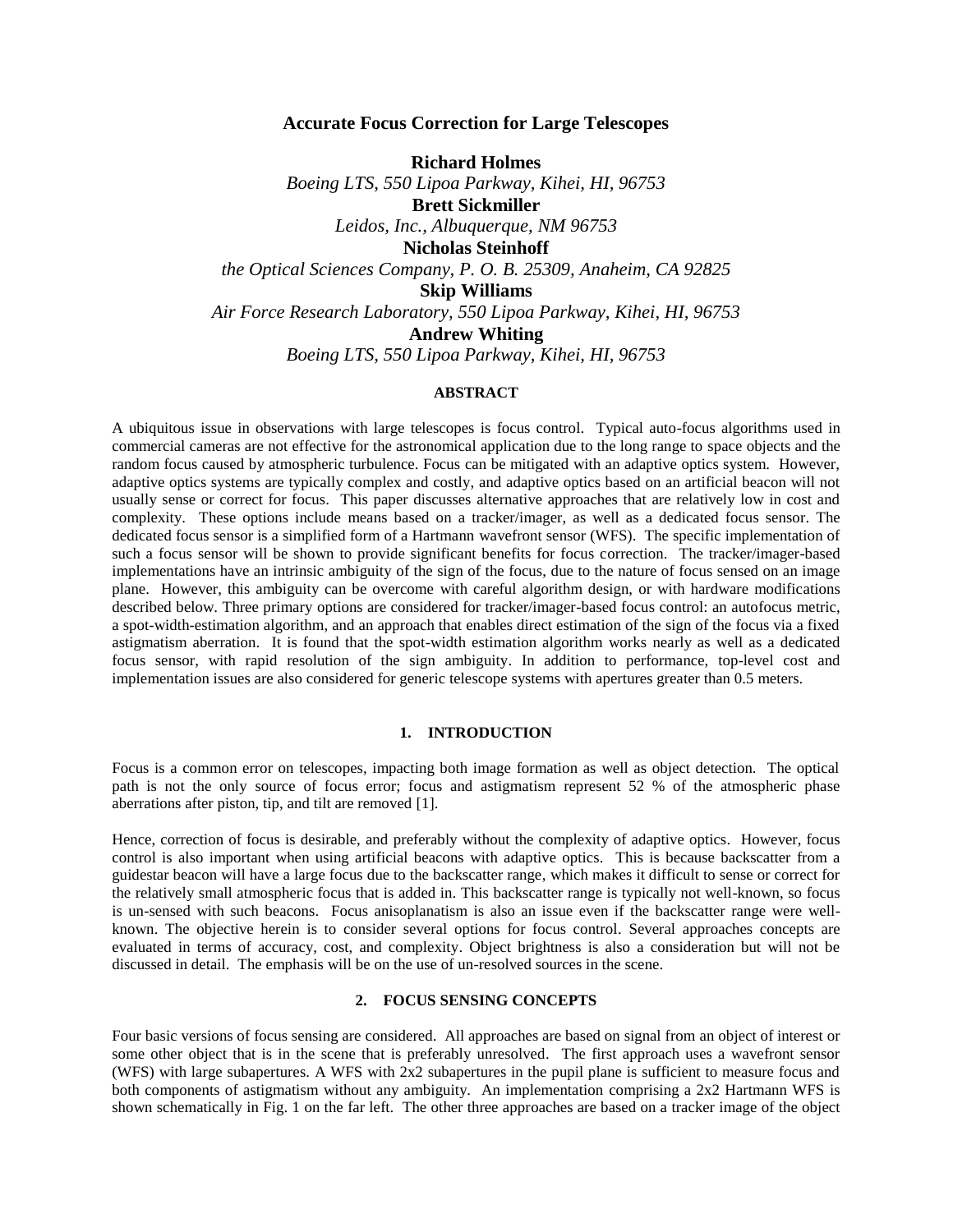or scene of interest. The simplest approach is to just measure the spot width of point-like object in the scene [2]. The overall spot width is a measure of defocus. Measurement of spot width in the 3 different radial directions will produce estimates of two components of astigmatism as well. This approach is shown second from left in Fig. 1. Third from left is also a tracker-based approach, in which the scene contrast is used as a metric for focus. This approach was selected as best among about 18 different algorithms used for camera auto-focus [3]. This algorithm does not compute the astigmatisms however. This approach is shown third from left in Fig. 1. Fourth and last among the approaches considered is a tracker-based approach in which astigmatism is deliberately added to the wavefront, just in front of the focusing lens [4]. This approach allows identification of positive and negative focus, by observing the direction of the ellipticity of the spot on the tracker as a function of focus. It's possible that the tracker/imager based approaches can sense the two components of astigmatism as well, but that is beyond the scope of this effort. A more detailed discussion of these approaches is now presented.



Fig. 1. Focus Correction Approaches.

The first approach, referred to as a "focus sensor," involves a wavefront sensor. An array of 2x2 subapertures in a Shack-Hartmann sensor configuration will produce a set of 2x2 x-y centroids, and so is capable of measuring 8 degrees of freedom of the wavefront. These degrees of freedom include focus and both astigmatism aberrations. Focus is computed in this approach using a weighted sum of these 8 numbers, and the choice of a very simple algorithm (least-mean-square), seems to work well. The approach does suffer some degradation when the spots in each subaperture are not well formed, as may occur when turbulence is relatively strong or not well corrected by the AO system.

The second approach is referred to as tracker-based focus estimation" (TBFE). In this approach, the measured size of spot on the focal plane is compared to a nominal spot size, and the difference is used to estimate the residual focus. The choice of the nominal spot size is important, because any bias in this "null" value will result in a constant error that feeds into the type I filter used to estimate the focus, causing a growing error. To overcome this, the null value of spot or object width is estimated using a boxcar average of the focus in excess of the diffraction limited focus. In the absence of initial focus correction, this will tend to initially over-estimate the focus null, and so under-estimate focus. To address this, the focus null estimate is set to a fraction of the raw focus null estimate summed in quadrature with the defocus associated with the diffraction-limited spot. This in turn will cause some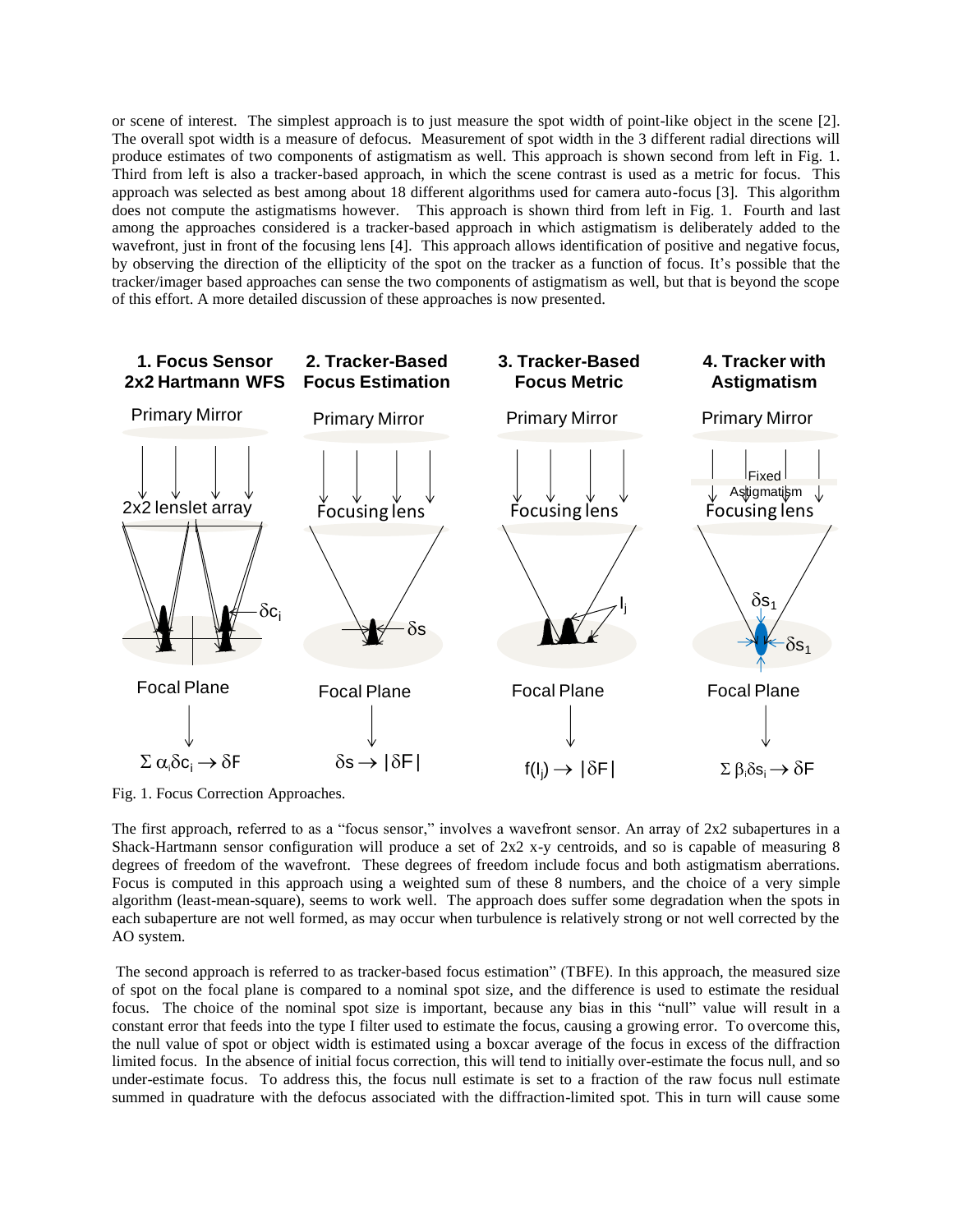slightly aggressive correction of focus that can self-correct in the loop, since over-correction will ultimately result in a larger spot that will result in an estimate of the null that is slightly larger. Also, this focus null can vary over time as the degree of AO correction (excluding focus) improves or degrades.

In addition to estimation of the null spot width, there is a second issue of the sign of the focus. As shown in Fig. 2, the sign of the focus cannot be intrinsically determined from a simple focal plane measurement. To address this, a software approach initially involves applying the full amount of estimated focus in a positive sense. If the result of this application causes the spot size to increase, then the algorithm assumes that the initial sign of the focus is incorrect and applies a focus of the opposite sign. This process will almost always causes the measured spot width to decrease. Then if the focus residual eventually grows larger than the focus estimate, the sign of the gain factor is reversed and reduced. If this fails to reduce the error, then the focus estimate is again switched in sign. These dither-like steps minimize error in the sign and have proven to reduce focus error.



Fig. 2. Intrinsic sign ambiguity of focus in tracker data.

A third technique explored is called the "Tracker-based Focus Metric"(TBFM). This approach computes a simple metric that is correlated to focus. This metric was selected based on past studies of auto-focus for consumer cameras [4]. The basic idea is to minimize focus error by maximizing the metric. The metric was the best or nearly the best of roughly18 different metrics considered ("best" depends on the scene considered). Ease of implementation was also considered in the selection of this metric, which is simply

$$
\sum_{i} p(x_i) |x_i - \mu| \tag{1}
$$

where  $\mu$  is the mean value of the scene,  $x_i$  is the mean value of pixels given range of signal levels, and  $p(x_i)$  is the probability (frequency) of those pixels. The parameter  $p(x_i)$  varies over the range of signal levels  $x_i$  in the scene. The number in 1 represents the mean of the absolute value of the first moment of the pixel signal distribution. The idea is that if the image is defocused, more signal levels will be similar, so it is better to create a large variation in signal levels. To perform this maximization, a secant method was added to the maximization, and the logic used for TBFE was also used to address sign errors. The problem with this algorithm is that it proved to be sensitive to noise when the best focus is near infinity (inverse focus near zero), and the selection of the "scene" region is not obvious.

The fourth technique, "Tracker with Added Astigmatism", is a clear means to extract the sign of the focus from a tracker by deliberately adding astigmatism to the incoming light. If focus were the only aberration on the incoming light, and sufficient astigmatism were added in the beam path, then adding focus will cause a spot ellipticity in one direction on the focal plane, and subtracting focus will cause a change in spot ellipticity in the orthogonal direction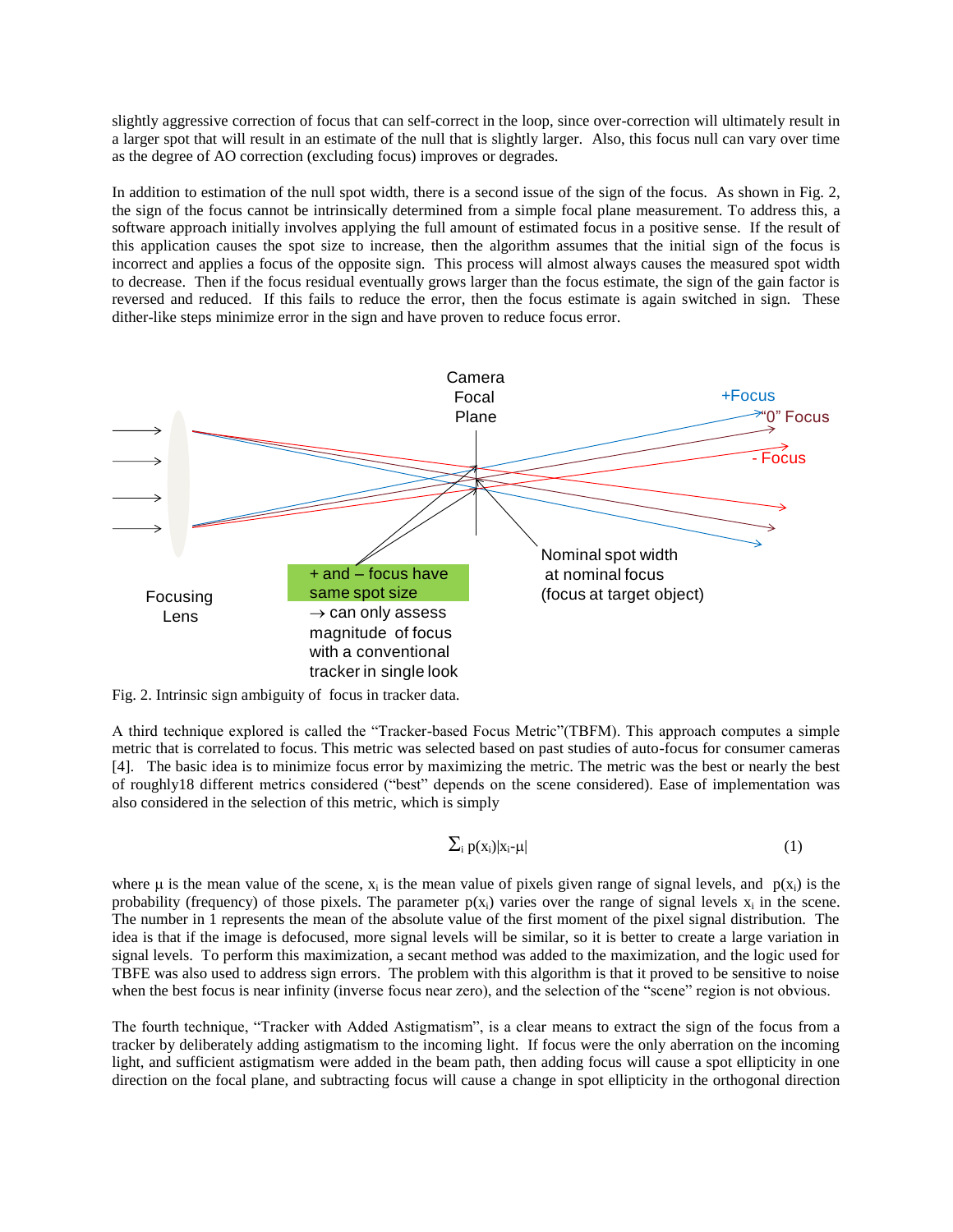[5]. To eliminate the impact of a resolved object, a second leg is used with the addition of astigmatism of opposite sign, and the result of the second leg can be subtracted from the first leg.

The above approaches are sometimes compared herein to an idealized approach, in which the focus is sensed from an idealized sodium beacon (a single thin layer). In such cases, the focus due to the beacon range is removed and one is left with an estimate of atmospheric and beam train focus from the beacon. This idealized beacon is located at a nominal 9 microradian lead-ahead angle. 9 microradians is chosen for latency and pt-ahead considerations. Hence in these cases the sodium beacon return will have as error sources (a) both the focus part of the focus anisoplanatism of the beacon source at 90 km, as well as (b) the focus part of conventional angular anisoplanatism.

# **3. CONCEPT EVALUATION**

The basic approach uses a wave-optics simulation to evaluate performance. Two independent wave-optics simulations were used to reduce the likelihood of errors of any kind in the final result. The results of the two codes were compared and found to agree to within about 10%, so the overall results are considered to have reasonable accuracy. The simulation considered a series of tests that lead up to the full simulation in HELFire, and then confirmational simulations with SimISAL. The series of tests include (a) focus-only aberration, (b) focus + atmospheric turbulence at 35degrees zenith, (c) use of a target beacon for AO, (d) finally use of a sodium beacon for AO. All these cases were run with a 3.63 meter telescope. Cases were also run 1.5 meter telescope with the sodium beacon and cases were run with a 1 meter telescope, no AO correction. The cases also consider objects that are nearly unresolved.

Table 1 shows a summary of the input conditions. The approach uses with propagation through the atmosphere and the beam train, with a  $\sim 1$  cm grid resolution, and  $1024x1024$  grids. Propagation through turbulence in these uplooking geometries uses 10 phase screens and Fresnel propagation between screens with the standard splitoperator approach. A detailed model of beam train is also included.

| Parameter                      | Value                                                                                                                                                               |
|--------------------------------|---------------------------------------------------------------------------------------------------------------------------------------------------------------------|
| Propagation grid in atmosphere | $1024 \times 1024$                                                                                                                                                  |
| Propagation grid in beam path  | 512 x 512                                                                                                                                                           |
| Propagation grid-point spacing | 1 cm                                                                                                                                                                |
| Turbulence Model               | 1 x Maui3, at Haleakala site                                                                                                                                        |
| Number of phase screens        | 10, at locations appropriate for upward propagation                                                                                                                 |
| Target Altitude above MSL      | 800 km (LEO) 36,000 km (GEO)                                                                                                                                        |
| <b>Target Range</b>            | 948 km (LEO) 36,993 km (GEO)                                                                                                                                        |
| Number of time steps           | initially 100 steps at 1 KHz (0.1 sec total duration)                                                                                                               |
| Zenith Angle                   | 35 degrees                                                                                                                                                          |
| Target brightness              | 12 My for tracker                                                                                                                                                   |
| Strength of focus aberration   | 670 nm peak-valley, corresponds to $F = 2.5$ Mm                                                                                                                     |
| Primary Mirror Aperture Sizes  | 3.63 meters, 1.5 meters (1.0 meters no wavefront control)                                                                                                           |
| DM model                       | 177 actuators, 13 actuators across primary mirror, edge-edge<br>Corresponds to good correction for 1.5 meter aperture, under-<br>correction for 3.63 meter aperture |
| WFS configuration              | 12 x 12 subapertures, 8 x 8 pixels / subaperture                                                                                                                    |
| WFS wavelength                 | 589 nm                                                                                                                                                              |
| WFS pixel FOV                  | 3 microradians in output space                                                                                                                                      |

Table 1. Summary of simulation conditions.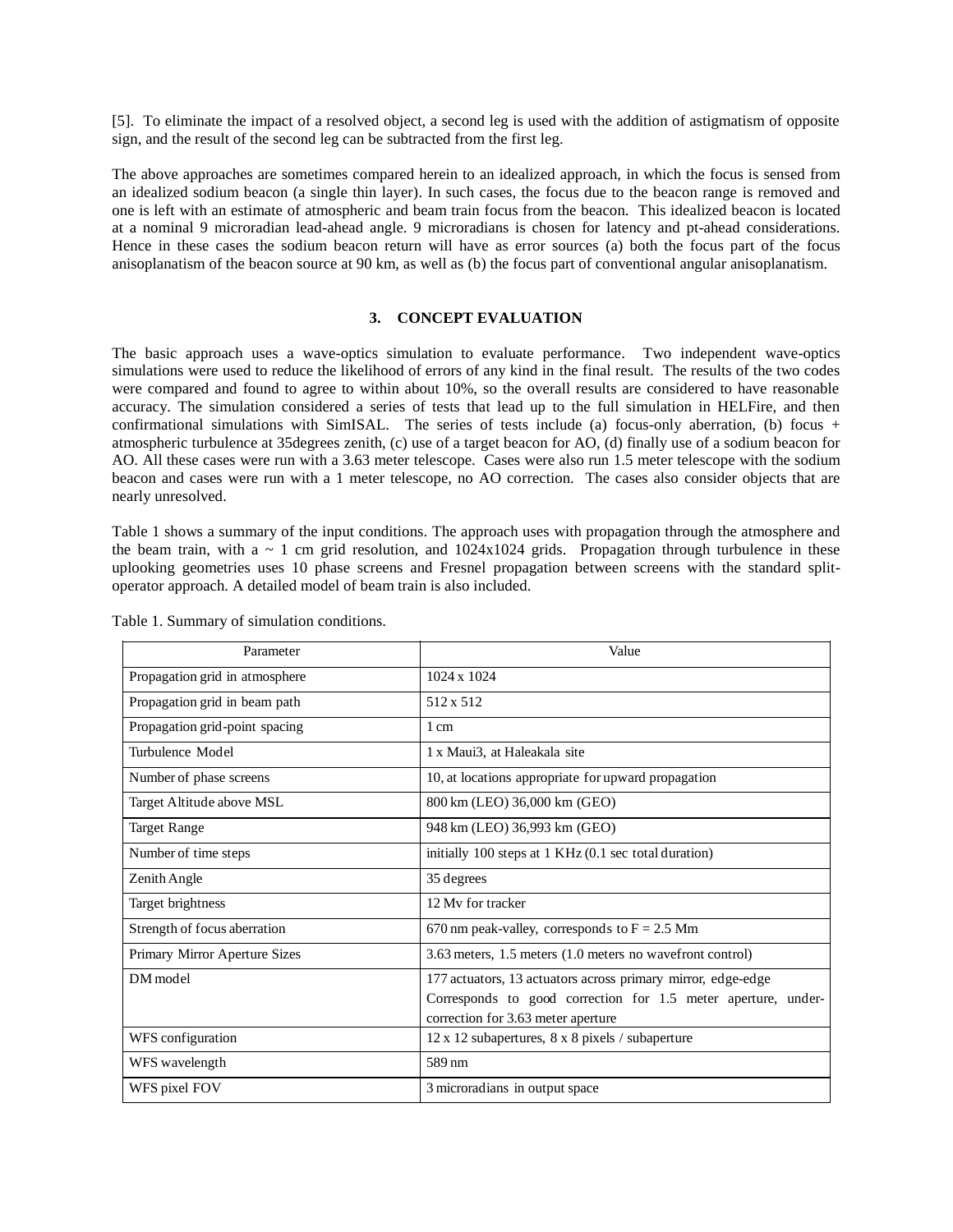For the cases in which AO is used, there are 2 pupil relays; the first relay transfers light from the pupil onto the DM with telecentric imaging and the second relay telecentrically transfers the light from the DM onto the wavefront sensor. A detailed model of control system (but with reduced latency in some cases) is used. An accurate model of wavefront reconstruction process is used. A reconstructor is generated, based on poke test, followed by inversion with waffle constraint, and then piston, tip, tilt (and focus for artificial beacon) are removed over active actuators, followed by slaving of inactive actuators. The simulations also include realistic sensor models, with noise and saturation (though saturation had no effect in the model runs). There is also some idealization of actuator temporal response and beacon sources. Point source artificial beacons are used, although sensitivity to more realistic extended beacons was explored. High signal levels were assumed for the beacon WFS, Mv=12 was assumed for the tracker.

|                                                   |  |  | Table 2. Performance of different focus approaches under different focus/atmospheric/beacon conditions. Results |  |
|---------------------------------------------------|--|--|-----------------------------------------------------------------------------------------------------------------|--|
| are shown for $589 \text{ nm} / 800 \text{ nm}$ . |  |  |                                                                                                                 |  |

| Conditions $\rightarrow$<br>Control System $\downarrow$ | <b>Focus Aberration</b><br><b>Only, Target Beacon</b> | Atmosphere + Focus,<br><b>Target Beacon</b> | <b>Focus Aberration</b><br>Only, LGS beacon | Atmosphere + Focus,<br><b>LGS</b> beacon |
|---------------------------------------------------------|-------------------------------------------------------|---------------------------------------------|---------------------------------------------|------------------------------------------|
| $AO +$ Focus Sensor                                     | $0.98/0.99+$                                          | 0.052/0.36                                  | $0.95/0.99+$                                | 0.032/0.17                               |
| $AO + Tracker-Based Focus$<br><b>Estimation</b>         | $0.89 / 0.99 +$                                       | 0.051/0.36                                  | $0.96 \, / 0.99 +$                          | 0.030/0.15                               |
| $AO + Tracker-Based Focus$<br><b>Metric</b>             | 0.57/0.97                                             | 0.0034/0.028                                | 0.95/0.88                                   | 0.0040/0.032                             |
| $AO + AO$ from beacon<br>(idealized)                    | $0.98/0.99+$                                          | 0.063/0.35                                  | $0.97/0.99+(*)$                             | $0.031/0.17$ (*)                         |

(\*) LGS results are with a single backscatter layer and a point beacon, and with a low-gain focus-adjust trombone in place.

Table 2 shows the performance of the three basic techniques. The top row shows the focus sensor (FS) results, and it seems to perform somewhat better than the tracker-based focus estimation (TBFE) results on row two. Since these two rows show relatively good (and similar) performance, they are marked in green. Row 3 shows the TBFM results, and these are definitely degraded compared to the FS and TBFE results shown above. The last row shows results for when the beacon WFS is used to remove focus, with an idealized single-layer beacon. Even this idealized beacon WFS is not a perfect corrector of focus when a sodium Laser Guidestar (LGS) beacon is used, due to both angular anisoplanatism and focus anisoplanatism. The first and third data columns show good performance, as expected, because the only aberration is a static focus (described in Table 1) in the beam train. The second data column of Table 3, with target beacon, is most relevant for the AEOS telescope for bright targets, for low-density actuator spacing. The last data column is most relevant for AEOS for dim targets for low-density actuator spacing, and shows reduced performance, accordingly, compared to the target beacon.

Figs. 4 and 5 show sample data sets of Strehl versus time, to understand not only the mean Strehl but also the variations. Fig. 4 shows the average of 10 realizations at each time step, with a time average peak strehl of 0.17 for FS, and a time average peak strehl of 0.16 for TBFE. The tracker sample rate is 300 Hz, so the durations have many samples over a run duration. The mean Strehls are computed after about 15 msec from the start of the run, to properly characterize steady-state performance. The figures show comparable performance of the focus sensor and the tracker-based focus estimation approaches, and slightly less than that of an idealized LGS beacon.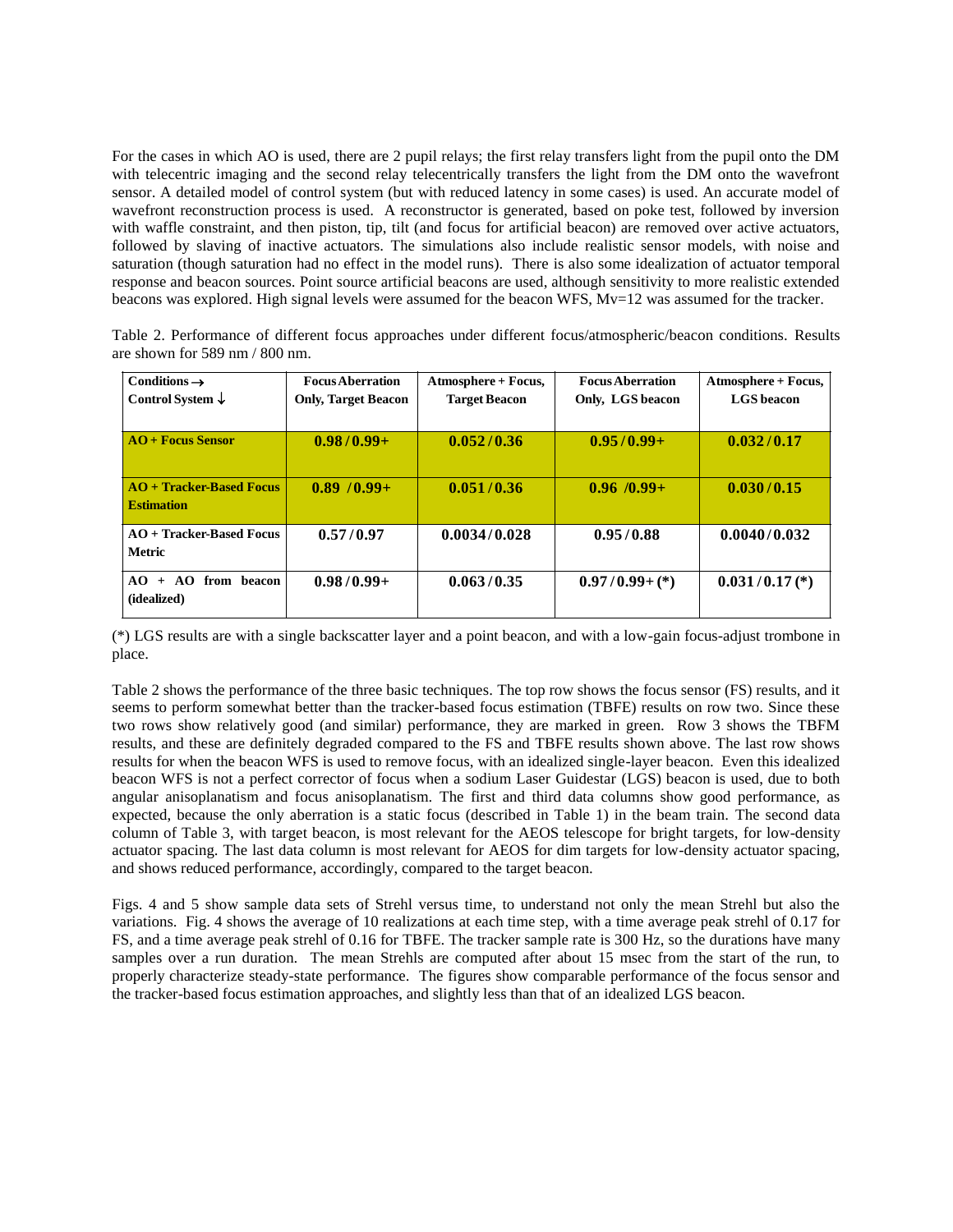

Fig. 3. Realization-averaged time history of peak strehl on at tracker/imager at 800 nm with three different focus correction approaches (average over 10 realizations, each of duration 1.25 sec).



Fig. 4. Impact of varying digital filter bandwidth for focus sensor (left) and tracker-based focus estimation (right), showing peak strehl versus time for a tracker/imager of at 800 nm. A single turbulence/noise realization is used in both cases.

### **4. TOP LEVEL IMPLEMENTATION ISSUES**

The FS approach is found to be most robust, but does have some sensitivity to the quality of AO compensation. The more robust design requires Nyquist sampling in the focal plane, and a relatively large subaperture FOV to ensure spots are captured. The second approach considered in detail herein is the TBFE approach. It performs a bit worse than the FS. It has the issue of +/- focus ambiguity, but the algorithms address this fairly well, by switching sign of focus correction if the measured focus increases upon application of the correction. It also has the issue of sensitivity to the size of the AO-compensated spot width, which is addressed by a separate spot-width estimation process. The TBFE approach degrades if the pixel FOV is greater than Nyquist sampling (pixel FOV  $> 0.5\lambda/D$ ). A large pixel FOV introduces a bias in spot width and hence focus measurement, which can be handled by estimating the spotwidth as discussed above, if the pixel size is not too much greater than Nyquist. In this case there is increased sensitivity to centering of the spot, which should nominally be at center of 2x2 pixels. TBFE with deliberately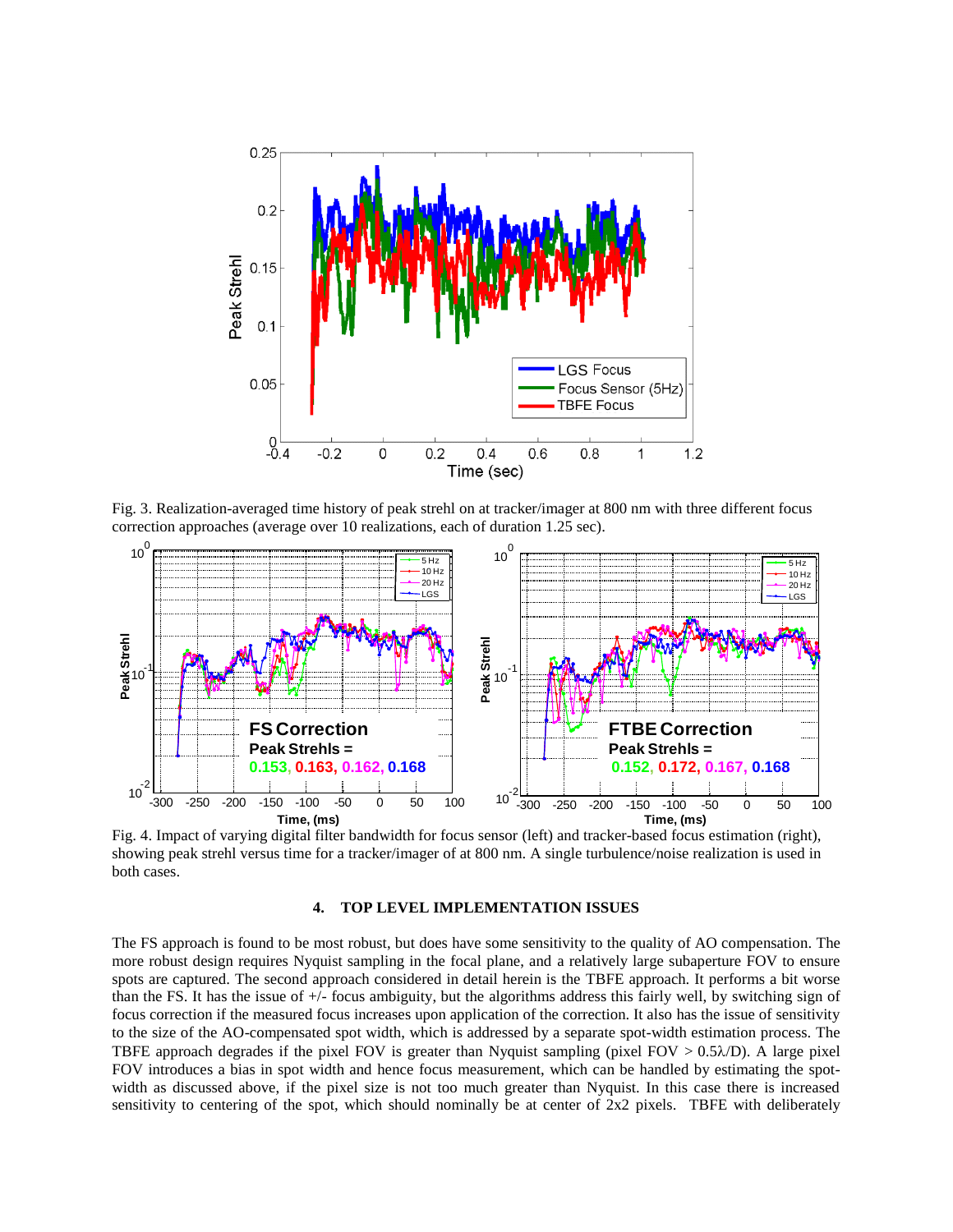added astigmatism is also expected to work fairly well, better that TBFE alone, because of its sensitivity to the sign of the focus error. The last approach considered, TBFM, is least robust. The best or near-best commercial camera algorithm was used for a scene-based focus estimate. Sim experience, shown above, as well as discussions with amateur astronomers, indicates that camera auto-focus algorithms do poorly against objects at infinity in the presence of turbulence. The TBFM approach also has some of the issues listed above that were observed with TBFE.

The above discussions pertain to primarily to accuracy performance of the approaches. What about cost and complexity of the approaches? The focus sensor approach does require a separate sensor, and this sensor will work best when the pixel size matches the angular Nyquist sampling criterion. In this case, Nyquist sampling is  $0.5\lambda/D_{\text{subap}}$ , where  $\lambda$  is the wavelength, and  $D_{\text{subap}}$  is the subaperture width, which in this case is  $\frac{1}{2}$  the aperture width. In addition, many pixels across subapertures are typically required to obtain an acceptable field-of-view. Given this, the focus sensor may require tens to hundreds of pixels across the array, and so is consistent with a focal plane implementation. Hence, the FS focal plane and associated real-time processing would incur additional cost and complexity for focus estimation. Also, the FS approach will require its own spectral band, which removes photons from other bands. It should be noted that the focus sensor can also provide tilt information, so it could be used in place of a tracker, but would have somewhat reduced sensitivity since the light is divided into 4 subapertures. Finally, the FS approach can be generalized to also correct for astigmatism, and it seems to be a bit more robust based on the time histories of the previous section.

The TBFE does *not* require an extra sensor, nor does it require a separate spectral band. However, the approach has additional processing complexity, and there are some restrictions on the pixel size (preferably Nyquist sampling or better as mentioned above). The performance with extended objects may be degraded. To address this and the sign of the focus, the addition of astigmatism into the beam path may be used, and this is only a small modification to the optical path. The use of two parts of the same camera for the two signs of the astigmatism represents a non-trivial additional hardware and processing cost. The light from the target will also be spread among more pixels, due to both the use of astigmatism as well as the second astigmatism of inverted sign. These issues are not addressed herein but left for future work.

# **5. POTENTIAL APPLICATIONS**

Based on the above evaluations, one can see value in focus correction of generic telescope systems with apertures greater than about 0.5 meters. In particular, mid-sized telescopes with 40-100 cm apertures but without adaptive optics can benefit from this approach. The telescope itself can usually be used to correct focus, and astigmatism correction can be achieved with simple optical means. Such an approach can provide a low-cost approach to improve the signal-to-noise ratio for dim objects.

The focus sensor may be preferred over the other focus-sensing methods for mid-sized telescopes, if the best focus correction is more important than cost, and if no other higher-order wavefront control is utilized. TBFE will be lower cost.

 For larger telescopes, which already have adaptive optics, the use of independent focus sensing has at least two benefits. First, it is useful to get object in focus, in the presence of telescope focus errors. This can improve acquisition of dim objects, as well as acquisition of the wavefront sensor data in which the wavefront sensor has limited angular acceptance angles. Second, as mentioned in the Introduction, artificial guidestars usually need a separate focus sensor for focus control, since the focus information is not usually available from the wavefront sensor measurements from an artificial beacon.

#### **6. SUMMARY**

Both a focus sensor and tracker-based approach perform fairly well, based on a wave-optics simulation. Both could be used to sense and correct astigmatism as well, with the focus sensor expected to have better sensitivity to such aberrations. The focus-sensor approach seems to be most robust in the presence of error sources such as camera noise and imperfect wavefront compensation. However, the focus sensor requires the added cost of a focal plane with Nyquist angular sampling for best performance.